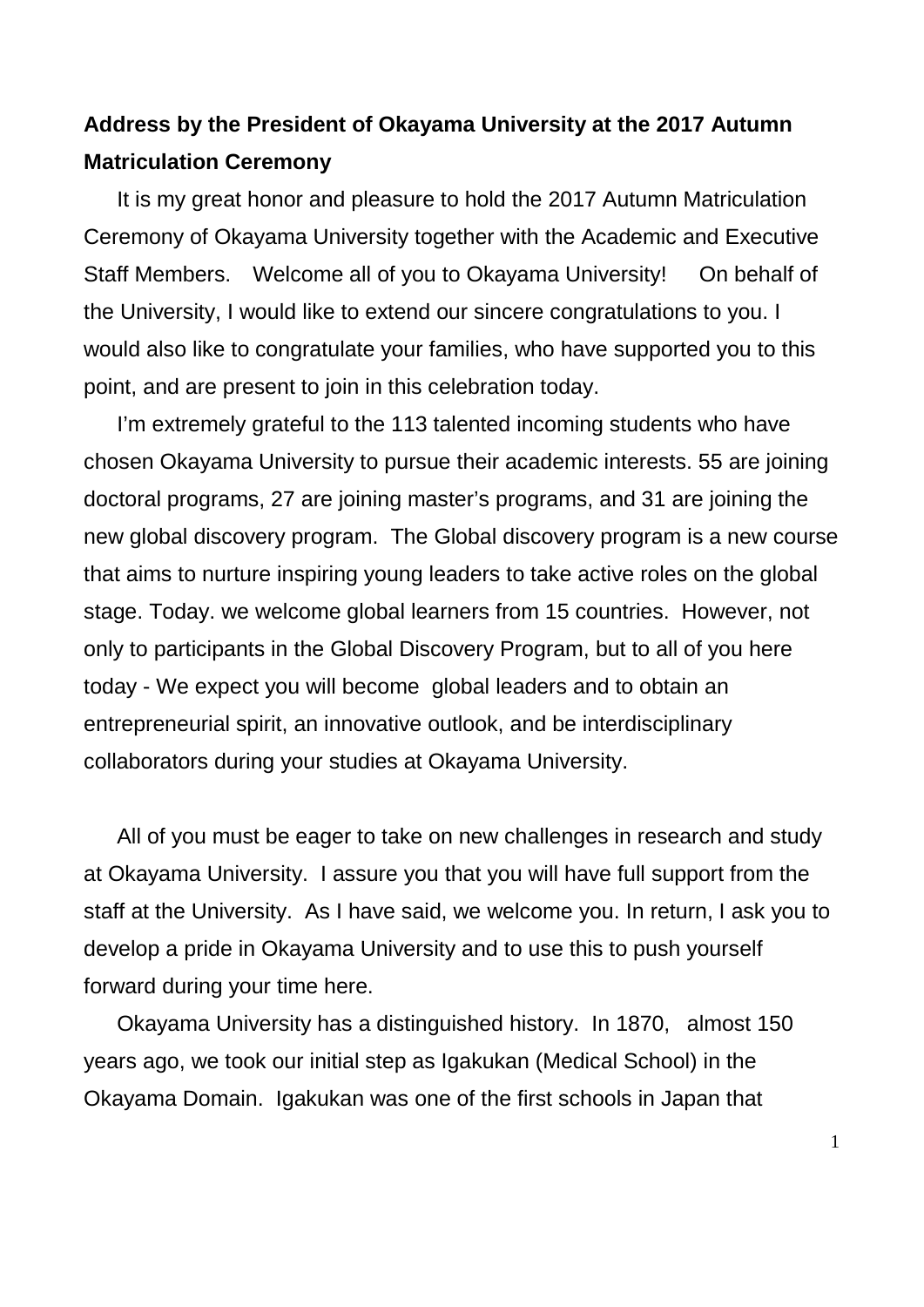adopted Dutch medical practices. Other areas of innovation were the Onchi school started in 1874 as the origin of the Faculty of Education, the 6th Higher School Japan in 1900 as the beginning of the faculty of Law, Letters, Economics and Science, and in 1914 the Ohara Agricultural Research Institute as the precursor of the Faculty of Agriculture.

The gift which our long developed history has given us is a diversity as an institution of higher education. This diversity can be seen in the scope of activities at Okayama University. In fact, we have 11 Faculties, 7 Graduate schools, 3 Authorized Research Institutes, a University Hospital, Attached Schools, and 13,000 students in total. Please feel the history of Okayama University, not pushing down on you but supporting you as you learn, research, and discover.

Another reason to feel pride in Okayama University is to understand its academic achievements. The Founding philosophy of Okayama University is expressed as the "Creation of advanced knowledge and inheritance of precise knowledge." In other words, to promote the stable and the sustainable advancement of human society, we need to keep on building new knowledge. Okayama University is committed to this mission and this commitment can be seen in the international recognition that Okayama University has gained.

In 2015, the United Nations set 17 Sustainable Development Goals (SDGs) and 169 targets to be achieved by 2030. As part of this effort, in 2005 Regional Centers of Expertise on Education for Sustainable Development (RCE) were indicated and Okayama was chosen as one of the 7 RCE in the world. Moreover, Okayama University was selected as the UNESCO Chair in 2007, the first and only center in Asia. Okayama and Okayama University were awarded UNESCO-Japan Prize for ESD in 2016 and The UNESCO

2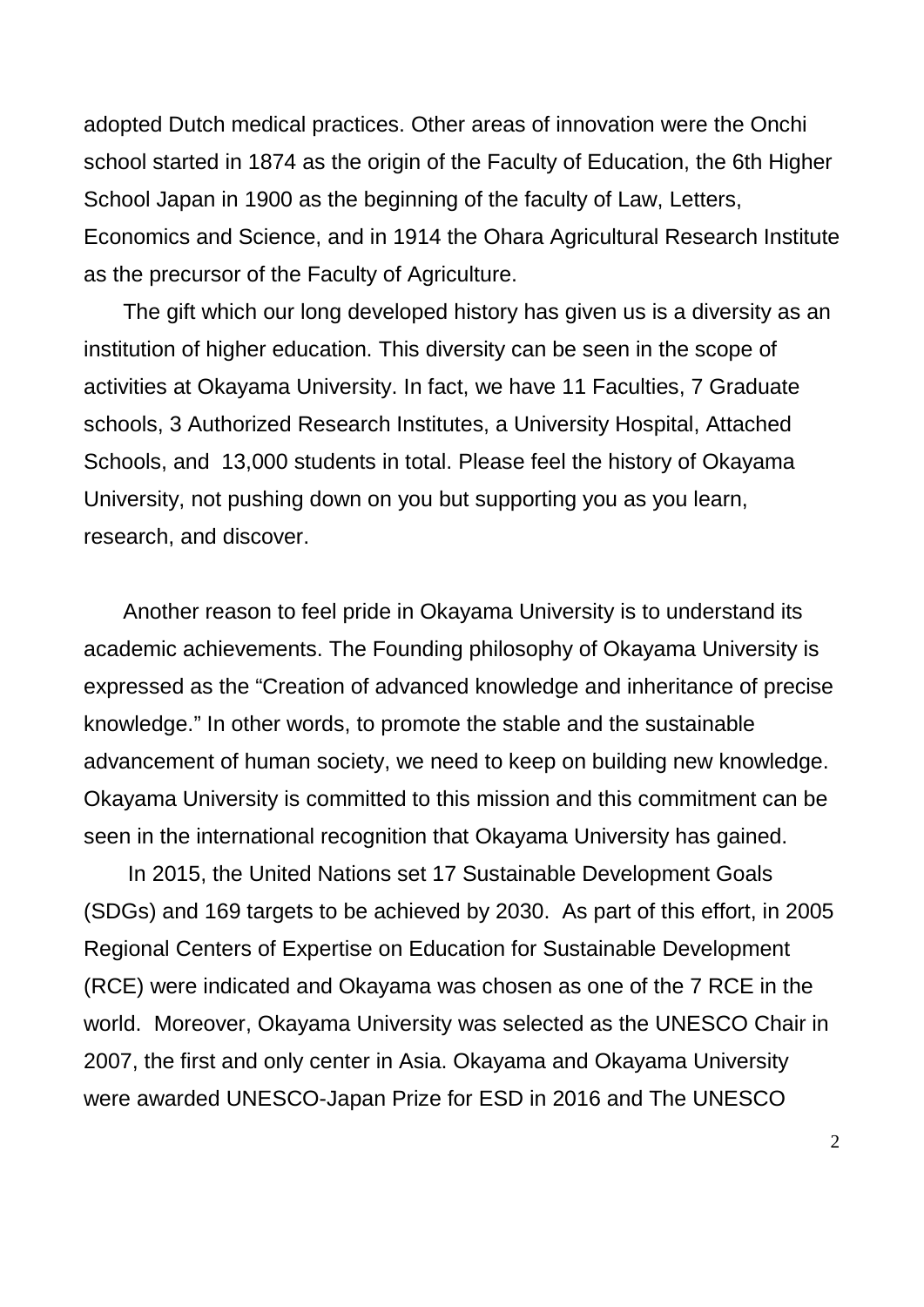Institute for Lifelong Learning in 2017, respectively.

Under the philosophy of SDGs, we have started to refer all our academic activities to Sustainable Development. I strongly believe that one of the most important factors to make successful actions on the global agenda is to collaborate with associates from abroad. Why not join our sustainable development challenges? I am so confident that YOU must be the right people to bring us current international winds.

A third reason to feel pride in Okayama is to recognize the depth of its history. Okayama was once the center of the culture and industry. You can easily understand this by visiting the ancient tumuli (KOFUN) of Kibi. The known number of ancient tumuli is approximately 12,000, the second most numerous in Japan. Thukuriyama Burial Mound is the 4<sup>th</sup> biggest (nicknamed Zozan Kofun) and another Thukuriyama Burial Mound is the 10<sup>th</sup> biggest (nicknamed Sakuzan Kofun) made from the  $4<sup>th</sup>$  to  $5<sup>th</sup>$  century. Okayama could support such massive undertakings because of its mild climate, good harvest of rice and salt, and production of iron. Moreover, Okayama was the cornerstone of sea traffic in the Inland Sea.

These advantages have been inherited today. We are surrounded by great nature, beautiful mountains in the north, Seto inland sea and the art-loving islands in the south. Bizen city, a historical place of Japanese education in the east, and the deep cultural and flourishing industry of Kurashiki in the west. Additionally, Okayama is well known for its fruits such as Hakuto peaches and Muscat grapes.

I was appointed as President of Okayama University last April and one of my first priorities was to announce my "Makino Vision" as the operating principle of the university. The details of the "Makino Vision" can be found in